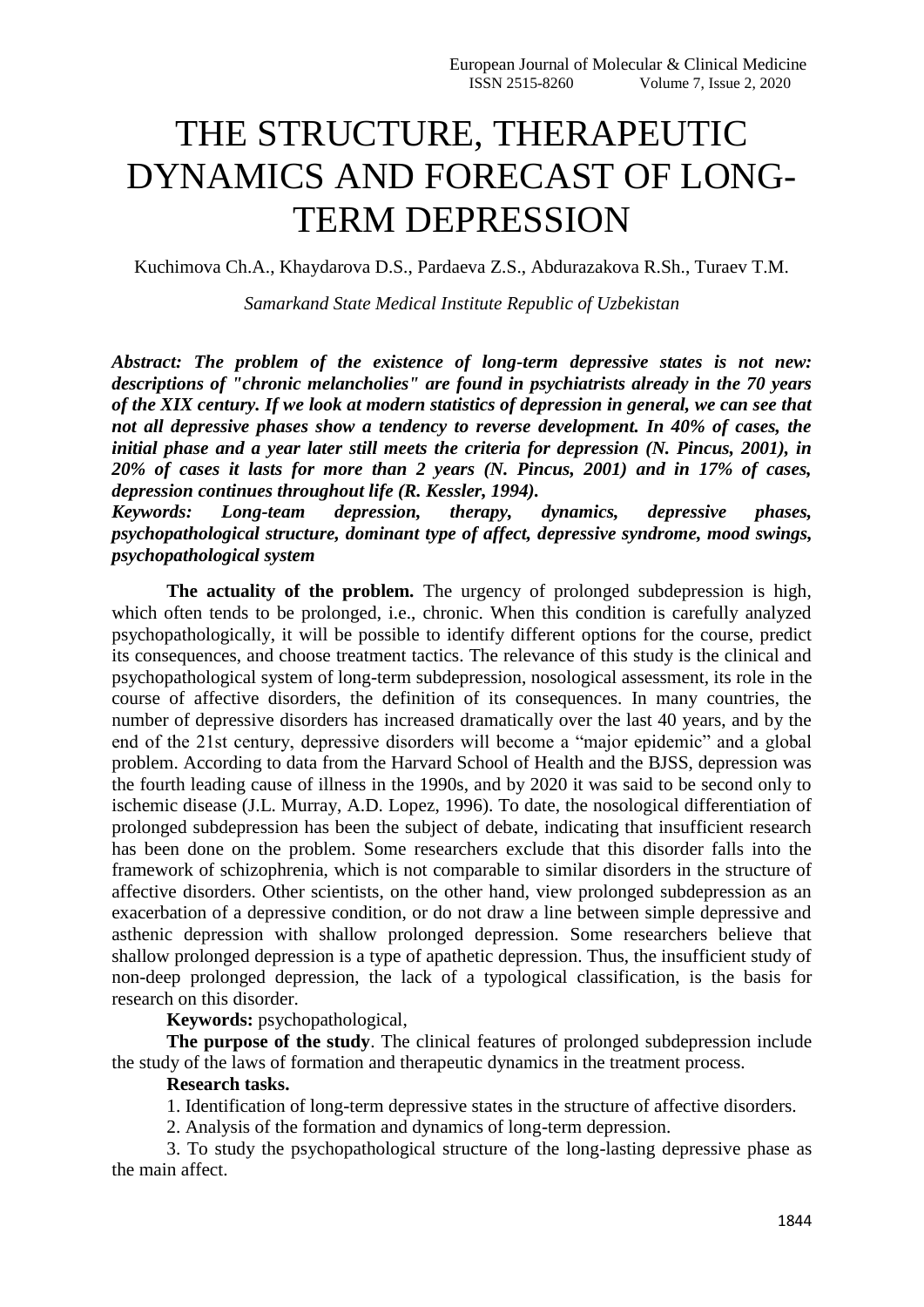4. To determine the laws of change of psychopathological structure in prolonged depression.

5. Identify the role of factors influencing the longevity of depression.

6. To determine the importance of the psychopathological structure of depression in the effectiveness of therapeutic methods and prognosis.

**Research materials and methods.** The study was conducted at the Samarkand Regional Psychiatric Hospital for 2017-2020. The study included 100 patients, of whom 74 were diagnosed with long-lasting depression lasting 6 months to 1.5 years and included in the main group, while 26 patients with a depressive phase lasting 3 weeks to 4 months were included in the control group.

The criteria for patients included in the main group were as follows.

1. Prolonged depressive state within the framework of bipolar affective disorder (F31.3 or F31.4 according to MKB-10 classification) or recurrent depressive disorder, moderate or severe depressive episode (F33.1 or F33.2 according to MKB-10 classification) .

2. The duration of the depressive state is 6 months to 1.5 years at the time of the examination.

3. Expression of depressive symptoms on the Hamilton scale (HDRS 21, more than 20 points).

The control group was formed in this study according to the following criteria.

1. Prolonged depressive state within the framework of bipolar affective disorder (F31.3 or F31.4 according to MKB-10 classification) or recurrent depressive disorder, moderate or severe depressive episode (F33.1 or F33.2 according to MKB-10 classification) .

2. The duration of the depressive state should be 3 weeks to 4 months at the time of the examination.

3. Expression of depressive symptoms on the Hamilton scale (HDRS 21, greater than 20).

The main methods of examination of the study included clinical-psychopathological, structural-dynamic methods, in addition to these methods, subjective, objective anamnesis was collected from patients, information was obtained from outpatient cards, medical records. The Hamilton psychometric scale, which detects depression, was used to determine the severity of a depressive condition. For the study, those who received the Hamilton scale in the main group (HDRS-21, more than 20 points, average  $28.2 \pm 1.1$  points), and those in the control group who received an average  $(24.8 \pm 0.9 \text{ points})$  were included. Statistical data processing was performed using the statistical function of Statistica 5 0 and Microsoft Excel 5 0.

**Research results.** The results of the study were based on the data of the comparative analysis of the main and control groups. Hereditary predisposition to mental illness is reliable enough for the formation of depression  $(r \le 0.01, 64.9\%$  in the main group, 96.2% in the control group), with a reliable advantage  $(r \le 0.01)$  in the control group, homogeneous hereditary predisposition (14.9% and 42.1%, respectively).

When assessing cerebral-organic predisposition (neurologically and electrophysiologically), data were obtained on its reliable advantage  $(r \le 0.01)$  over the long duration of the depressive phase (54.1% in the main group, 23.1% in the control group).

Long-term psychotraumatic factors (alcoholism of a close relative, family conflicts, loneliness, conflict at work, litigation) and acute massive psychogenesis (serious illness or death of a loved one, loss of a loved one, socio-financial crises) predominated in the course of prolonged depression  $(r \le 0.01)$ , 78.4% in the main group and 42.3% in the control group).

Somatic predisposition (insulin-dependent diabetes mellitus, cholecystitis, medical abortion, thyroid disease, climacteric period) was high enough in the development of the prolonged depressive phase  $(r < 0.01)$ , 64.9% in the main group, 19.2% in the control group).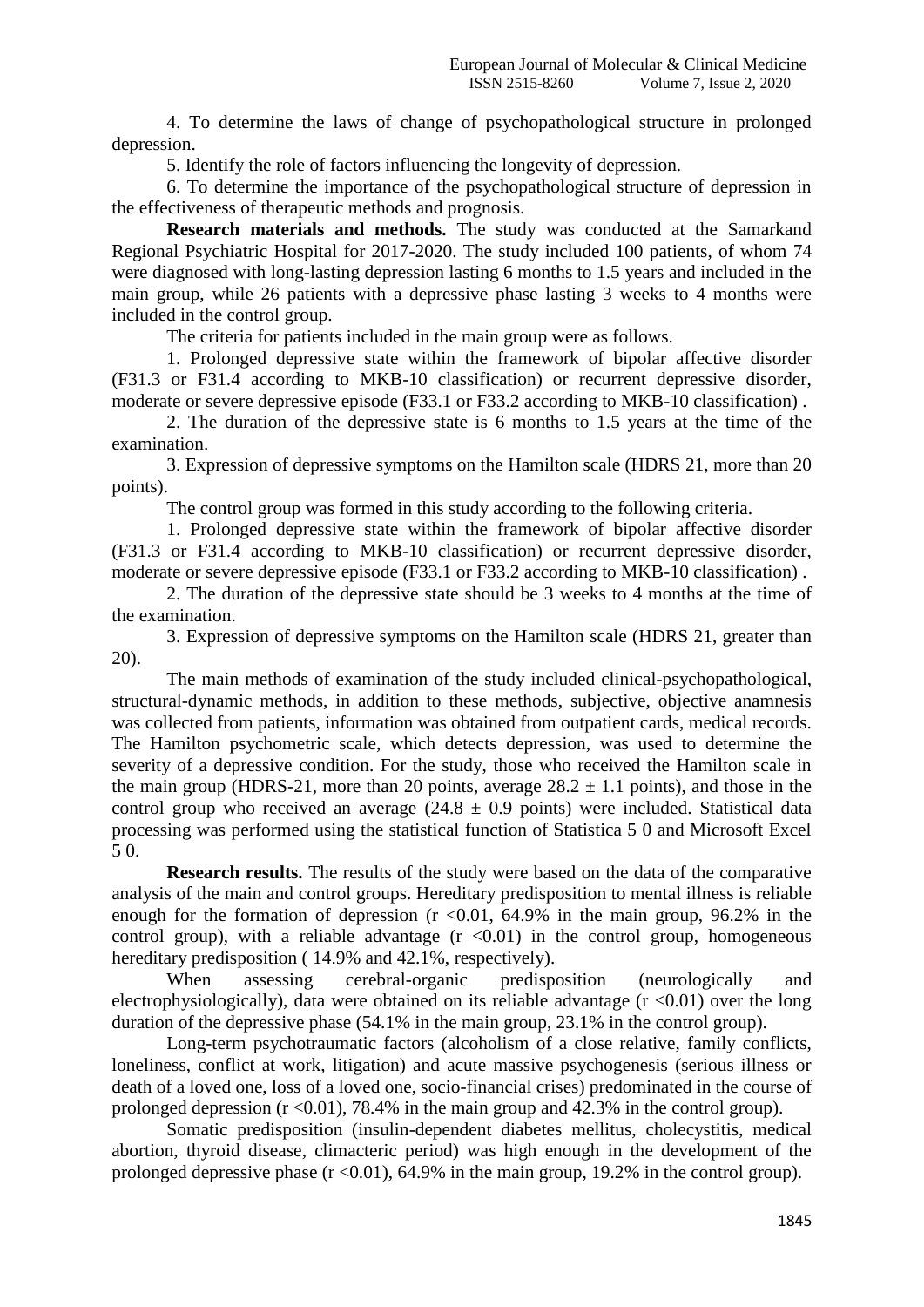Reliable age differences  $(r \le 0.05)$  at the onset of the disease were identified in the primary and control groups. A large percentage of disease onset in the main group was observed after the age of 40 years (60.8%), in the control group up to 40 years (65.4%), while the deficiency of patients in the control group was observed in the elderly (34.6%).

When the premorbid characteristics of the individual were studied, a reliable advantage (58.1%) was found in the main  $(r \le 0.01)$  group in panic suspects, and asthenic individuals (53.8%) in the control group  $(r < 0.01)$ .

Recurrence was characteristic in primary and control group patients.

When analyzing the duration of the depressive phase, it was found that in the main group, long-lasting (more than 6 months in duration) and non-prolonged phases of disease progression were identified. In 43.2% of cases in the main group and in the 100% control group, the depressive phase lasted from 1.5 to 6 months, i.e., it did not last long. However, in 4 patients (5.4%) of the main group, the phase in each turn was longer than the previous one.

To study the characteristics of the formation of long-term prolongation, the ratio of the duration of the disease and the amount of depressive phases to the long-term phase for the first time was analyzed. Prolonged depression for the first time often develops at the onset of illness (47.3%) or during the first year of illness (17.6%), and 1-2 depressive phases (33.8%) are observed before prolonged prolongation.



The results show that the late onset of the disease (after the age of 40), cerebral-organic predisposition, the presence of a panic-suspicious person in the premorbid, prolonged psychotraumatic conditions, somatogenous factors predominate in the prolongation of depression.

To determine the clinical and psychopathological features, a comparative study of the clinical picture of the phases and the course of the disease was conducted in the main and control groups. The main depressive affective-sad, anxious, apathetic character (Vertogratova OP, 2016); The compatibility of the expression of the harmony of the depressive triad (the main elements of the depressive triad-ideator, motor and affective component) (Vertogradova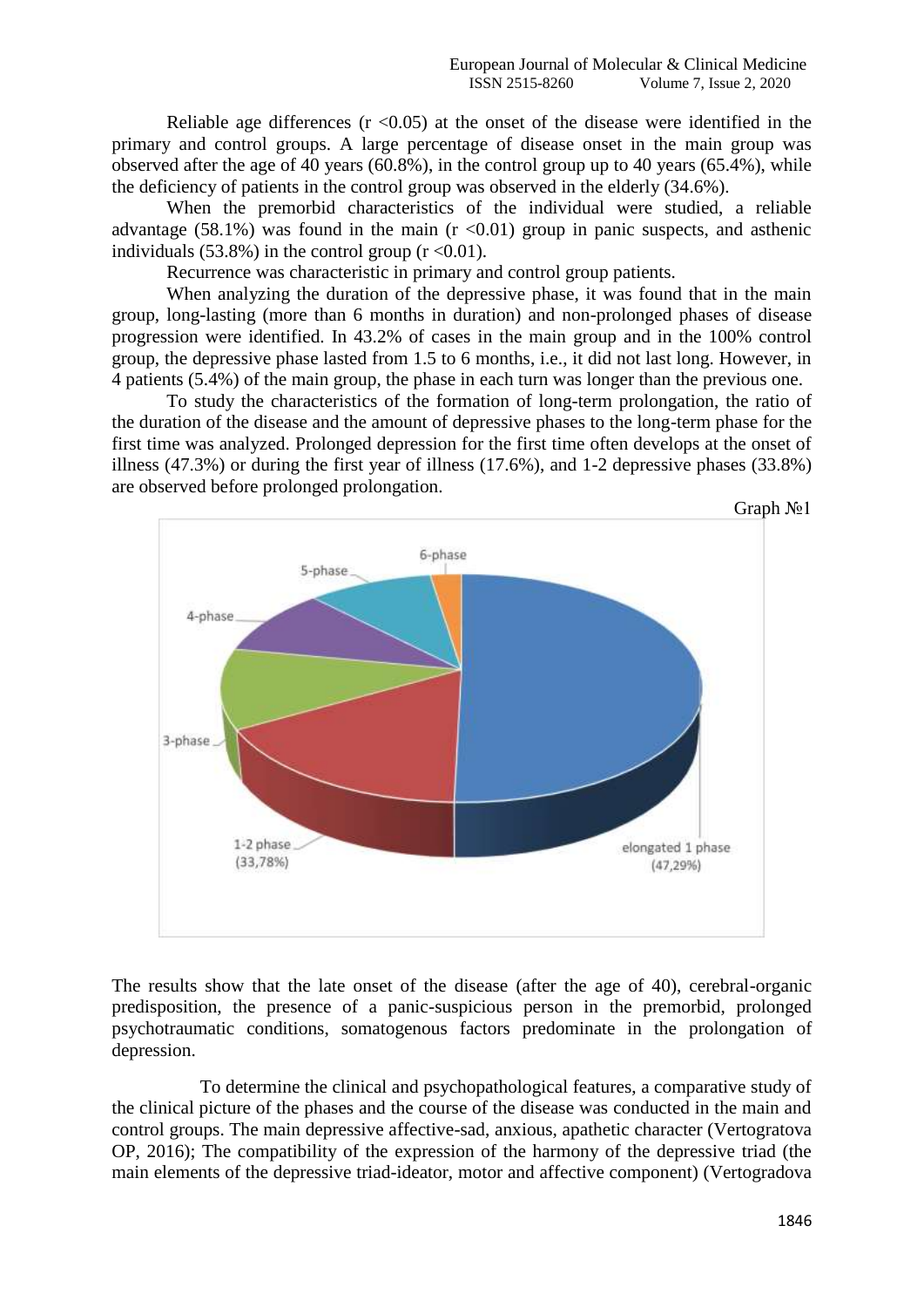O.P., Voloshin V.M., 1999), the complexity of the psychopathological structure of depression was considered.

Table No<sub>o</sub>1

|         | The type of dominant The number of patients |               |        |
|---------|---------------------------------------------|---------------|--------|
| affect  | General group                               | Control group |        |
|         | $(\Pi = 74)$                                | $(n = 26)$    |        |
| Panic   | 45 (60,8%)                                  | 10(38,5%)     | < 0.05 |
| Sorrow  | 22 (29,7%)                                  | $12(46,1\%)$  | >0.05  |
| Apathy  | $7(9,5\%)$                                  | 4 $(15,4\%)$  | >0.05  |
| Overall | 74 (100 %)                                  | 26 (100 %)    |        |

## **Dominant affect**

Taking into account the dominant type of affect in the examined patients, when conducting a psychopathological analysis of the structural features of depression, panic affect (60.8%) in the main group, grief affect (46.1%) in the control group prevailed ( $r$  <0.05), apathetic the observation of affect was less pronounced in both groups (9.5% and 15.4%, respectively).

Vertogradov O P (2017), Keller M B et al (1983), Pies R. (1990), Akiskal H. et al (2006), Klein DN. et al Hecht H. et al (1990), Voytsexa V F (1990), Dmitrieva A.S (1991), Rouillon F et al (1992), Zorina V Yu (1996), Grigorevoy EA, Saveleva L N, Dyakonova A According to L, Ignatovicha L V (2015), in clinical practice, grief, panic and apathy are dynamically related, manifested at different levels of expression, but over a period of time, one of them predominates.

Table No<sub>2</sub>

| The degree of expression of the affective component in the main group |                   |                          |               |  |  |  |
|-----------------------------------------------------------------------|-------------------|--------------------------|---------------|--|--|--|
| Dominant affect                                                       | The affect option | Representation in points |               |  |  |  |
|                                                                       |                   | (average score)          |               |  |  |  |
| Panic                                                                 |                   |                          | $2,6 \pm 0,1$ |  |  |  |
| 45 (60,8%)                                                            | Panic-sorrow      | Panic                    | $2,7+0,2$     |  |  |  |
|                                                                       | 32 (43,2%)        | Sorrow                   | $1,3+0,2$     |  |  |  |
|                                                                       |                   | Apathy                   | $0,4\pm 0,2$  |  |  |  |
|                                                                       | Panic-apathy      | Panic                    | $2,5+0,3$     |  |  |  |
|                                                                       | 13 (17,6%)        | Apathy                   | $1,2{\pm}0,2$ |  |  |  |
|                                                                       |                   | Sorrow                   | $0,6{\pm}0,3$ |  |  |  |
| Sorrow                                                                |                   |                          | $2,5+0,2$     |  |  |  |
| 22 (29,7%)                                                            | Sorrow-panic      | Sorrow                   | $2,5+0,3$     |  |  |  |
|                                                                       | $11(14,9\%)$      | Panic                    | $1,3+0,3$     |  |  |  |
|                                                                       |                   | Apathy                   | $0,5+0,3$     |  |  |  |
|                                                                       | Sorrow-apathy     | Sorrow                   | $2,4-\pm 0,3$ |  |  |  |
|                                                                       | $11(14,9\%)$      | Apathy                   | $1,1 \pm 0,2$ |  |  |  |
|                                                                       |                   | Panic                    | $1,1\pm0,2$   |  |  |  |
| Apathy                                                                |                   |                          | 2,0           |  |  |  |
| $7(9,5\%)$                                                            | Apathy-sorrow     | Apathy                   | 2,0           |  |  |  |
|                                                                       | $5(6,8\%)$        | Sorrow                   | $1,8+0,4$     |  |  |  |
|                                                                       |                   | Panic                    | $0,6{\pm}0,5$ |  |  |  |
|                                                                       | Apathy-panic      | Apathy                   | 2,0           |  |  |  |
|                                                                       | 2(2,7%)           | Panic                    | 1,0           |  |  |  |

**The degree of expression of the affective component in the main group**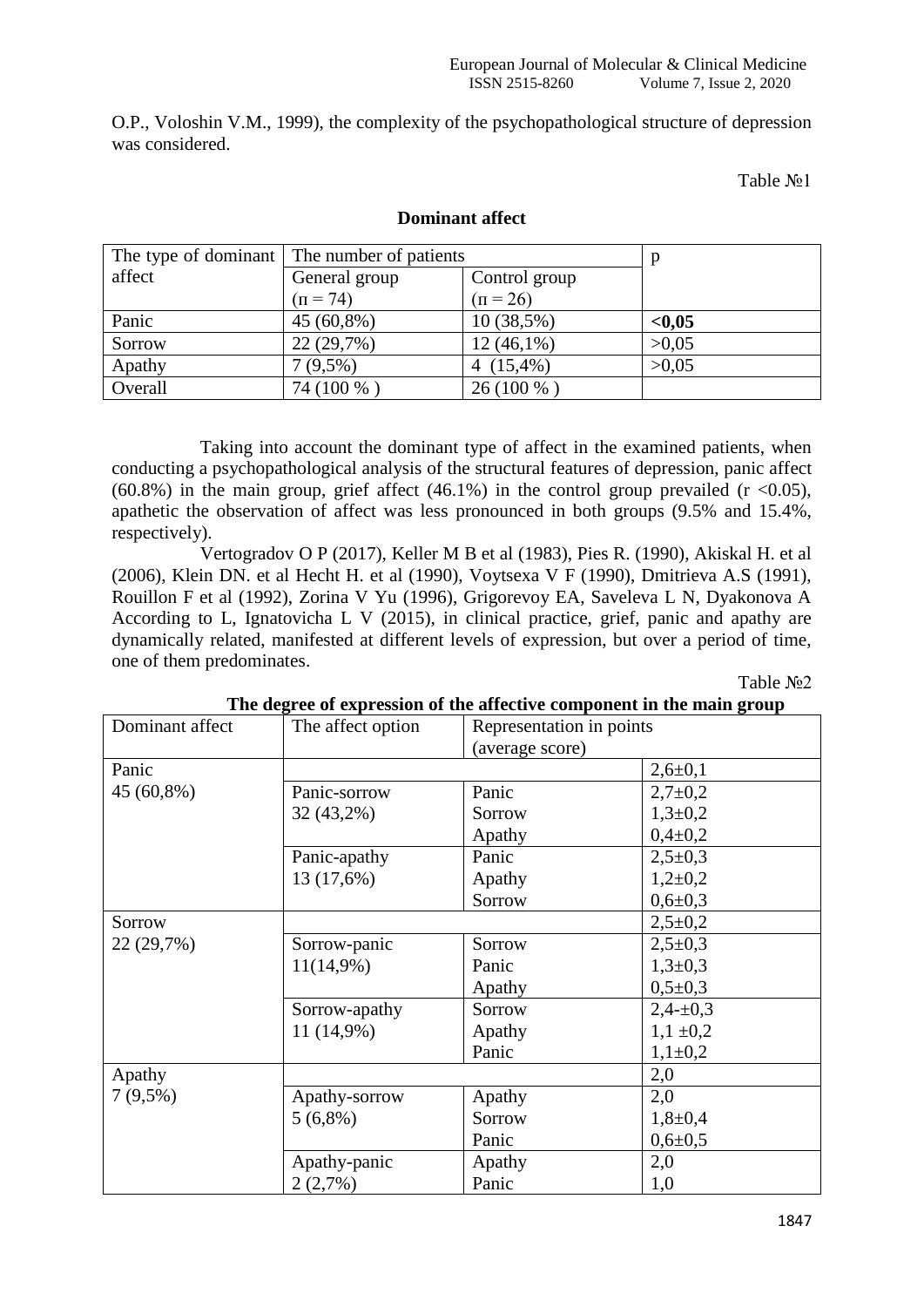European Journal of Molecular & Clinical Medicine ISSN 2515-8260 Volume 7, Issue 2, 2020

When analyzing the expression of depressive affect components, it was found that the complexity of its structure in the long-lasting depressive phase. Thus, when panic affect predominated (60.8%), the average expression of panic affect was higher than that of the sad and apathetic component, which distinguished between the panic-sad (43.2%) and panic-apathetic (17.6%) variant. showed that when the sad affect is dominant (29.7%) - the distress-sad variant (14.9%) and the sad-apathetic variant (14.9%) are distinguished, when the apathetic affect dominates (9.5%), showed that the apathetic-sad variant (6.8%) and the apathetic-vacillary variant (2.7%) were different.

Table №3

| Dominant affect | The affect option | Representation in points<br>(average score) |           |  |
|-----------------|-------------------|---------------------------------------------|-----------|--|
| Sorrow          |                   |                                             | $1,7+0,3$ |  |
| $12(46,2\%)$    | Sorrow-panic      | Panic                                       | $1,7+0,3$ |  |
|                 | 9(34,6%)          | Sorrow                                      | $1,2+0,3$ |  |
|                 | Sorrow-apathetic  | Sorrow                                      | $1,7+0,7$ |  |
|                 | $3(11,5\%)$       | Apathy                                      | $1,3+0,7$ |  |
|                 |                   |                                             |           |  |
| Panic           |                   |                                             | 1,7       |  |
| $10(38,5\%)$    | Panic-sorrow      | Panic                                       | $1,7+0,3$ |  |
|                 | $10(38,5\%)$      | Sorrow                                      | $1,5+0,3$ |  |
| Apathy          |                   |                                             | 2,0       |  |
| $4(15,4\%)$     | Apathetic-sorrow  | Apathy                                      | 2,0       |  |
|                 | $4(15,4\%)$       | Sorrow                                      | 2,0       |  |

## **The degree of expression of the affective component in the control group**

When analyzing the expression of depressive affect components in the control group, it was found that it had a somewhat simple structure with the predominance of the grief component and the absence of panic-apathetic and apathetic-panic variants.

When the psychopathological structure of long-term depression was studied, its clinically diverse range was studied, and given the structural features of depressive affect, the main affectes were divided into 3 groups: panic, grief, and apathy.

The group of long-lasting depressed patients dominated by panic affect included 45 patients (main group), 14 male (31.1%) and 31 female patients (68.9%). Of these, 32 (71.1%) were assessed as recurrent depressive disorder (F33), 13 (28.9%) - bipolar affective disorder (F31). At the time of follow-up, the mean age of the patients was  $55.04 \pm 4.5$ . The average score on the Hamilton Depression Scale (HDRS-21) was  $31.6 \pm 1.4$ .

The control group included 10 patients (4 male patients 40.0%, 6 female patients 60.0%), their mean age was  $38.8 \pm 6.7$  years, 8 patients (80.0%) recurrent. with depressive disorder (F33); 2 patients (20.0%) were admitted with bipolar affective disorder (F31). The average score was  $25.3 + 1.7$  points.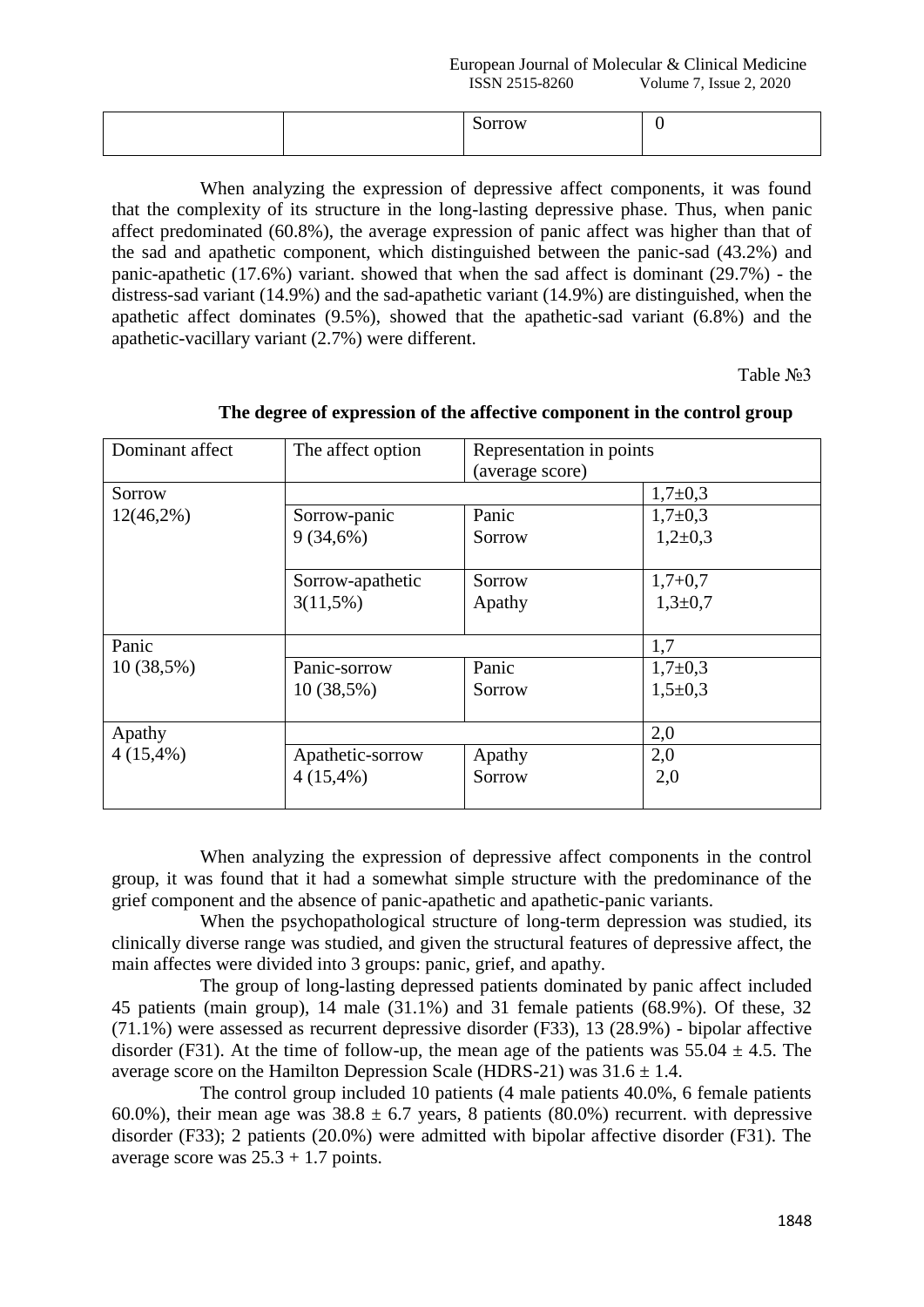When panic affect was predominant, the main features of the main and control group were that the premorbid was predominantly panic-suspicious, had a long history of psychogenic trauma (64.4% in the main and 60.0% in the control group), and an acute onset of the depressive phase. (Corresponds to 80.0% and 90.0%, respectively). In the main group of patients, the somatogenic effect was also reliable  $(r \le 0.01)$ , which was considered a factor leading to long-term prolongation (60.0% of cases).

In the long-term prolongation of the depressive phase, the dyshormonic variant of the depressive triad (80.0%) had a reliable index  $(r \le 0.01)$  with 51.1% with panic-sad affect and 28.9% with panic-apathetic affect. The disharmonic variant of the triad in the control group was 10.0%.

The dissociated variant was observed with 20.0% in the main group and 20.0% in the control group with panic-sad affect. In the control group  $(r \le 0.01)$ , the harmonic variant of the depressive triad predominated (with the panic-sad variant of affect in 70.0% of cases). Thus, the disharmonic variant is characterized by the depressive triad of the depressive triad  $(r \le 0.01)$  for the control group, when the panic affect dominates for the prolonged depressive phase.

Angedonia with dominant panic affect prevails in both control groups, patients lose the ability to enjoy life, are dissatisfied with work they were previously happy with, lose joy (77.8% in the main group, 70.0% in the control group), in front of close relatives. the idea of feeling guilty for not being able to help (51.1% and 40.0% of cases), the idea of low selfesteem (73.3% and 40.0%), 64.4% of basic and 50.0% of control Somatovegetative disorders (sweating, nausea, tachycardia, hypertension) were detected in 71.1% of the main and 70.0% of the control group, respectively.

In the structure of the prolonged depressive phase (68.9% in the main group), body sensations were of particular importance, while in the control group this condition was not detected  $(r \le 0.01)$ ., perceptual sensations in the abdomen are perceived. In 86.7% of cases in the main group  $(r \le 0.01)$  hypochondriac ideas were formed on the basis of these sensations.

The group of patients with long-lasting depression dominated by grief affect was 22 patients, of whom 5 were male (22.7%) and 17 were female (77.3%). 4 (18.2%) were rated as bipolar affective disorder (F31) and 18 (81.9%) were rated as recurrent depressive disorder. The mean age of the patients was  $61.6 \pm 4.8$  years. The average score on the Hamilton Depression Scale (HDRS-21) was  $24.0 \pm 1.7$ .

The control group included 12 patients, including 2 male (16.7%) and 10 female (83.3%) patients. The mean age of the patients was  $49.2 + 7.7$  years. Six were diagnosed with bipolar affective disorder (F31) and six with recurrent depressive disorder. The average score was  $24.8 \pm 1.3$  points.

Common features of this group were that premorbid predominance was an asthenic personality, low dependence on external factors (long-lasting and acute psychogenesis), gradual formation of a depressive phase (86.4% primary, 100% control group). Reliability ( $r \le 0.05$ ) was high in the main group of patients against the background of long-term phase development against the background of somatogenic factors (hypertensive crises, medical abortion, thyroid disease).

A psychopathological comparative analysis of the depressive scene revealed that in 50% of cases when the phase was prolonged, a depressant harmonic variant of the depressive triad and in 50% of cases a sad-apathetic harmonic variant were noted. In most cases of the control group, the harmonic variant was characterized by t  $(r \le 0.05)$ , which was noted in 83.3% of cases (58.3% of depressive affect with the grief-panic type, 25.0% with the grief-apathetic type). The dissociated variant of the depressive triad in patients was not noted with grief dominance.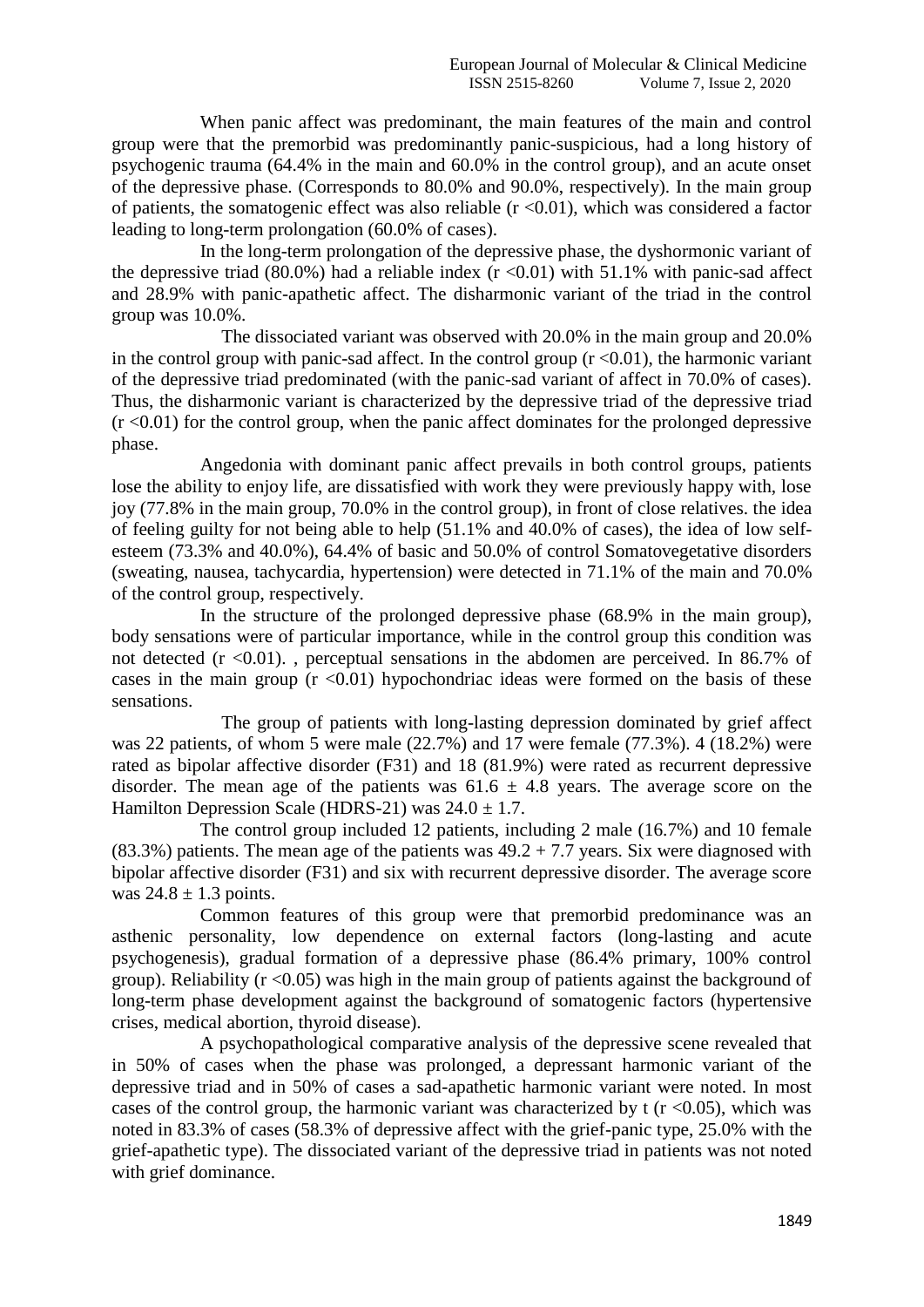The idea of low self-esteem was found in 77.3% of cases in the main, 58.3% in the control group, apathy in the main 68.2% and in the control group in 66.7% of cases. Pessimistic assessment of disease status, ideas of treatment ineffectiveness, angedonia were observed more in the control group (91.7%) than in the main group (86.4%). Suicidal ideation was high in both the primary (59.1%) and control (41.7%) groups. Somatovegetative disorders (loss of appetite, tachycardia, constipation) were observed in 86.4% of patients in the main group and 75.0% in the control group. These conditions were accompanied by pain in the heart and chest area, shortness of breath, and headaches.

In the structure of the long-lasting depressive phase, the idea of guilt temptation associated with the disease took a special place (86.4% in the main group, 33.3% in the control group), the difference in reliability -  $(r \le 0.01)$ .

The group of patients with long-lasting depression dominated by apathy affect was 7 patients, of whom 3 were male (42.9%) and 4 were female (57.1%). 1 (14.3%) was assessed as a bipolar affective disorder (F31) and 6 (85.7%) as a recurrent depressive disorder. The mean age of the patients was  $57.2 \pm 13.3$  years. The average score on the Hamilton Depression Scale (HDRS-21) was  $21.1 \pm 2.3$ .

The control group included 4 patients, including 1 male (25.0%) and 3 female (75.0%) patients. The mean age of the patients was  $59.3 \pm 8.9$  years. 2 were diagnosed with bipolar affective disorder (F31) and 2 with recurrent depressive disorder. The mean total score was  $23.5 \pm 2.3$  points.

The main features of the main and control group were that premorbid epileptoid and hysterical personality prevailed, the presence of somatogenous factors was observed before the manifestation of the depressive phase (57.1% in the main group, 50.0% in the control group). , 7% in the primary and 100% in the control group was characterized by a gradual decrease in appetite, worsening of sleep, sensitivity, crying, asthenic symptoms, feeling of internal emptiness, lack of previous interests.

The disharmonic variant of the depressive triad (42.9%) and the harmonic variant  $(r < 0.05)$  predominated in the control group (100%) in the prolonged phase of the phase in which the apathy affect was dominant. The apathetic-panic variant of the affect was observed only in the main group (28.6%) with dissociation of the depressive triad.

In the psychopathological structure of the two study groups, signs of angedonia "existence without joy" (71.4% in the main and 75.0% in the control group), lack of enthusiasm, insecurity about recovery (57.1% in the main and 50.0% in the control group) were identified.

Anesthetic symptoms (71.4%) and somatodepersonalization (57.1%) predominated in the structure of the long-lasting depressive phase.

Thus, in a psychopathological comparative analysis of the structure of prolonged depression (74 people) and in the control group (26 people), it was found that when the depressive phase is prolonged, the complex structure of depressive affect observed with the disharmonic variant of the depressive triad  $(67.6%)$  The presence of  $r \le 0.01$ , the harmonic and dissociated variant was noted in 17.6% and 14.9% of cases. The harmonic variant of the depressive triad for the control group (80.8%) had a reliable index of  $r \le 0.01$ , while the disharmonic and dissociated variants were recorded in 11.5% and 7.7% of cases, respectively.

In the long-term depressed phase structure (main group), low self-esteem ideas r  $\leq 0.05$ , guilt ideas r  $\leq 0.05$ , hypochondriac ideas r  $\leq 0.01$ , and body sensations r  $\leq 0.01$  are more reliable.

Treatment of long-lasting depressive states is carried out taking into account the dominant affect, the variant of the depressive triad, the psychopathological structure of depression. The duration of this long-lasting depressive phase ranged from 6 months to 1.5 years from the onset of the disease, averaging  $8.9 \pm 0.9$  months. We followed patients from 3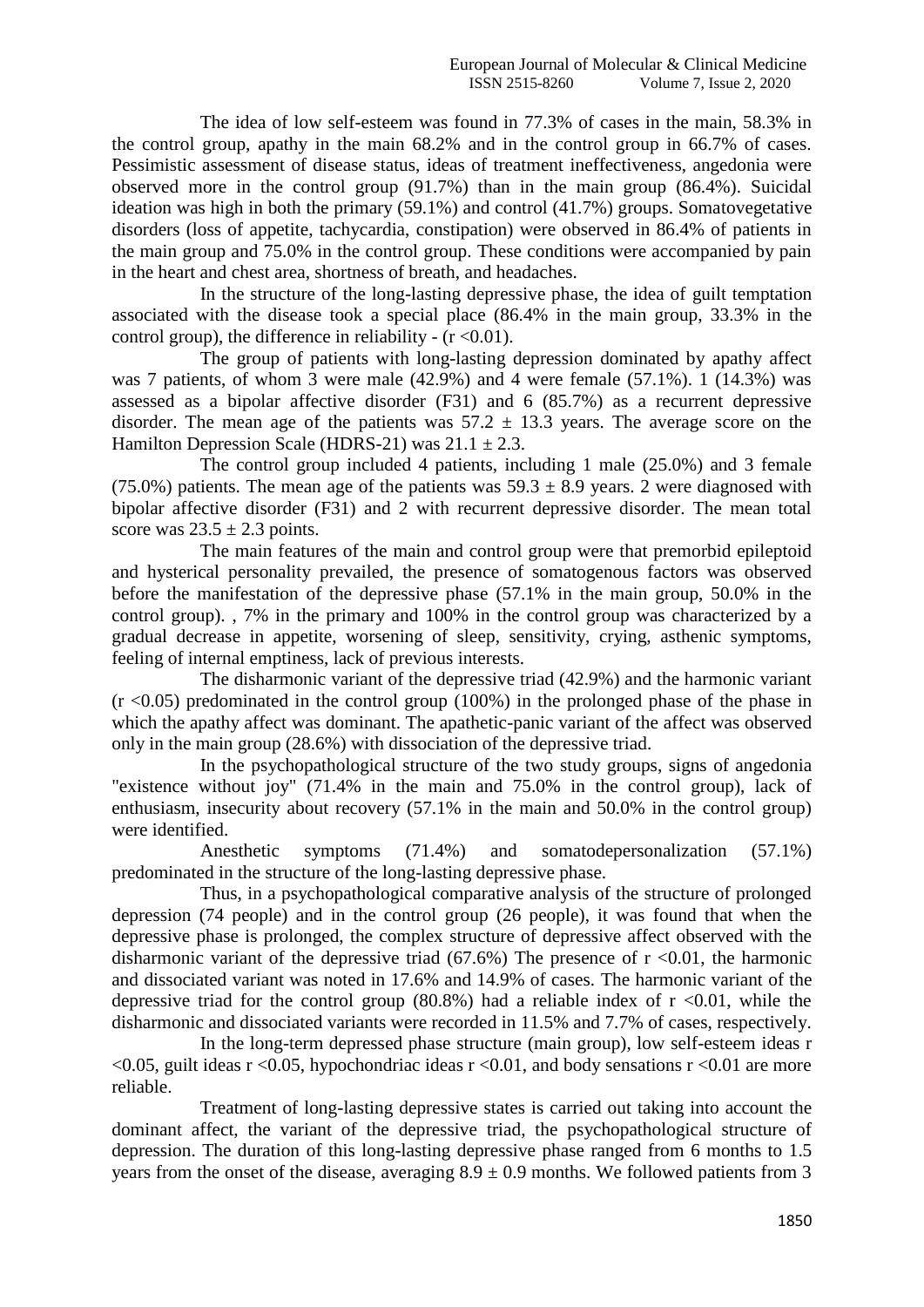to 4 months, during which time there were clear changes in clinical condition. This was primarily due to the dominant type of depressive affect and the nature of the triad. Other components of depressive syndrome have been associated with predominant affect and its development.

The evaluation of the effectiveness of the treatment was conducted on the basis of the percentage reduction of the average total score on the Hamilton scale. The main characteristic of the treatment process was the achievement of remission, i.e. the reduction of scores on the HDRS scale, taking into account 7 and below.

The effectiveness of psychopharmacotherapy in the prolongation of the depressive phase was determined depending on the structure of the depressive state (the type of dominant affective disorder, the harmony of the depressive triad, the degree of expression of psychopathological symptoms). When treating patients in the main group with tricyclic antidepressants for 4–6 weeks, the largest percentage of symptomatic reduction on the Hamilton scale (HDRS-21) was detected in the dominant group with pain affect ( $p = 22$ ) when treated with anafranil (52.7%). In the group dominated by apathy ( $p = 7$ ) and panic ( $p =$ 45) affect, the total score on the Hamilton scale decreased slightly by 50%, corresponding to 41.2% when treated with melipramine and 39.7% when treated with amitriptyline. (Table  $N<sub>2</sub>4$ ).

At the same time, the generalized statistics obtained as a result of the analysis of the therapeutic dynamics of the main group allow to change the dominant affect in most cases (81.1%) when treated with tricyclic antidepressants. In most cases, after 4–6 weeks of treatment, a decrease in panic affect was observed from 60.8% to 27.0%) and grief affect (from 29.7% to 21.6%), followed by apathy (from 9.5% to 51). , 4% each).



The psychopathological symptoms characteristic of depression, dominated by panic and grief affect, are offset by changes during a prolonged phase. When the dominant expression of panic and grief was initially diminished, apathy prevailed over psychopathological phenomena.

In long-term depressive condition therapy (baseline group of 74 patients), treatment with tricyclic antidepressants for 4–6 weeks was not sufficiently effective. Despite the increase in the dose of the drug and parenteral administration, no further reduction of symptoms was observed. In this case, after 6 weeks there was a need to use another group of antidepressants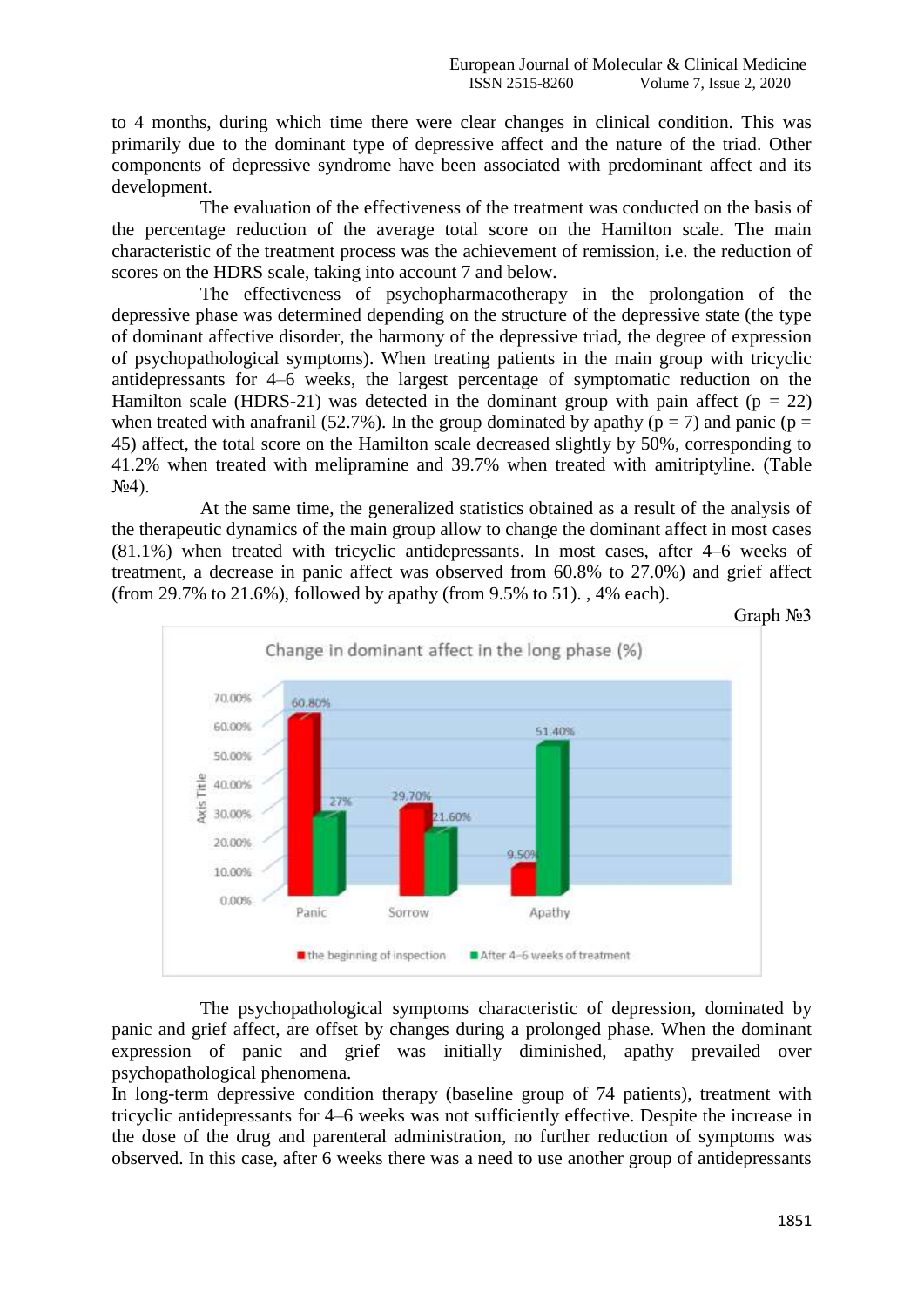(ludiomil, lerivon, coaxil), tranquilizers (phenazepam, grandaxin), neuroleptics (chlorprotixen), normothymics (finlepsin, lithium carbonate).

| Ehe<br>average      | The           | $4 - 6$<br>weeks | $\%$  | The end of | $\%$  |
|---------------------|---------------|------------------|-------|------------|-------|
| of the scores       | beginning of  | therapy %        |       | therapy    |       |
|                     | the           |                  |       |            |       |
|                     | investigation |                  |       |            |       |
| When panic          |               | 18,9             | 39,7% | 6,3        | 79,7% |
| affect<br>is        | 31,3          | p<0,01           |       | p<0,01     |       |
| dominant            | 25,3          |                  |       | 1,4        | 94,5% |
| 1.basic group       |               |                  |       | p<0,01     |       |
| $(p = 45)$          |               |                  |       |            |       |
| 2.control           |               |                  |       |            |       |
| group $(n=10)$      |               |                  |       |            |       |
| When<br>the         | 24,0          | 11,4             | 52,7% | 4,3        | 82,2% |
| affect<br><b>of</b> |               | p<0,01           |       | p<0,01     |       |
| sorrow              | 24,8          |                  |       | 0,8        | 96,7% |
| dominates           |               |                  |       | p<0,01     |       |
| 1.basic group       |               |                  |       |            |       |
| $(\pi = 22)$        |               |                  |       |            |       |
| 2.control           |               |                  |       |            |       |
| group $(n=12)$      |               |                  |       |            |       |
| When<br>the         | 21,1          | 12,4             | 41,2% | 4,6        | 78,4% |
| apathy affect       |               | p<0,05           |       | p<0,05     |       |
| is dominant         | 23,5          |                  |       | 2,8        | 88,3% |
| 1.basic group       |               |                  |       | p<0,01     |       |
| $(\pi = 7)$         |               |                  |       |            |       |
| 2.control           |               |                  |       |            |       |
| group $(n=4)$       |               |                  |       |            |       |

|  |  |  | Table Nº4: The change in the total score on the Hamilton (HDRS - 21) scale |  |  |  |  |  |
|--|--|--|----------------------------------------------------------------------------|--|--|--|--|--|
|--|--|--|----------------------------------------------------------------------------|--|--|--|--|--|

The duration of active therapy in the prolonged depressive phase was 6–8 weeks in the control group.

The median outcome of the therapy was lower on the Hamilton scale than for the depressed state in the main group (7 points) and  $4.3 \pm 0.8$  points (r <0.01) for the griefdominated group (22 people) and for apathy (7 individuals) had a score of  $4.6 \pm 1.04$  (r  $\leq 0.01$ ), with a symptomatic reduction of 82.2% at the end of the study; 78.4%; Was equal to 79.7%. Table №4.

When the main group of patients was evaluated at the end of the study, the primary affect type had a high level. Residual symptoms remained from the dominant panic affect at the beginning of the study, which was manifested by the formation of hypochondriac fixation in the form of high attention to self-health, and mood changed periodically with panic symptoms, decreased self-confidence.

Periodic mood swings were observed in the exit of long-lasting depression, dominated by grief affect, often due to personality traits (rapid sadness, effectiveness), which was consistent with data from other authors ("depressive florist" R Ya Bovin, G E Mazo , M V Ivanov, 2003).

Decreased adaptive capacity in interests, hobbies, and sexuality was observed in patients with apathy affect.